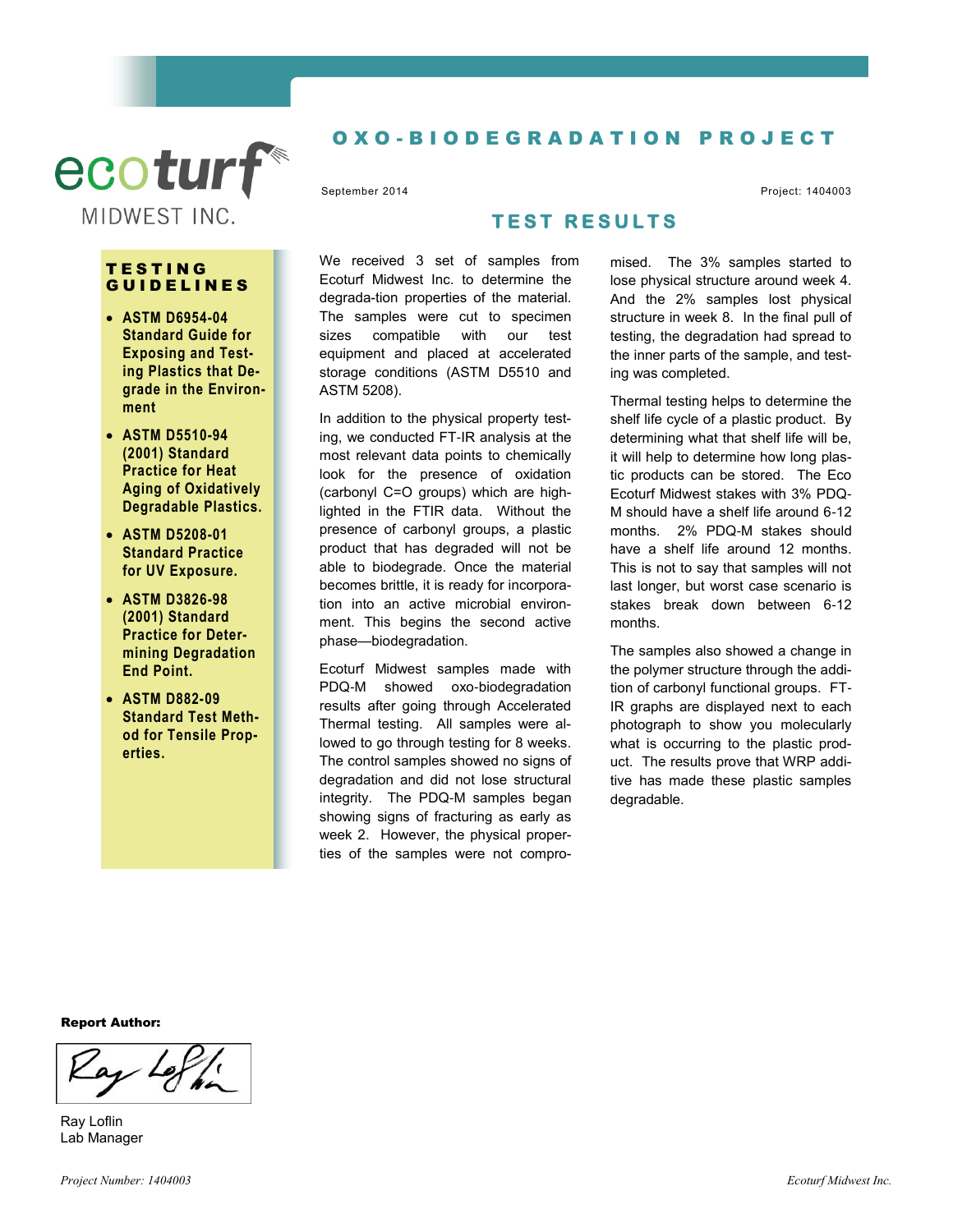#### **ACCELERATED THERMAL TESTING RESULTS FOR CONTROL SAMPLES**

|                             | <b>Ecoturf Midwest Inc.</b> |                                                      |          |
|-----------------------------|-----------------------------|------------------------------------------------------|----------|
| <b>Trial Run</b>            | Control - 1 of 3            | $\sqrt{2\% \ P DQ-M - 2 \ of \ 3}$ 3% PDQ-M - 3 of 3 |          |
|                             | $0.00\%$                    | 2.82%                                                | 3.83%    |
| $\mathcal{D}_{\mathcal{L}}$ | $0.00\%$                    | 2.13%                                                | 4.21%    |
| 3                           | $0.00\%$                    | $2.31\%$                                             | $3.91\%$ |
| Average PDQ-M<br>Percentage | $0.00\%$                    | $2.47\%$                                             | $4.00\%$ |

We received plastic samples from **Ecoturf Midwest Inc.** for testing and analysis. WRP addi-tives contain a trace element at a known concentration, that when tested, the ratios will remain proportional, and the ad-ditive concentration loading rate can be calculated by our lab technicians.

The results above indicate that PDQ-M was detected in only the two samples claiming to contain the additive and not the Control samples. The concentrations varied to a small degree in the samples, but the results were uniform. All concentrations observed in testing will allow oxo-biodegradation to occur in these samples.

The results show that the concentration of PDQ-M in the Turf Spike samples is around 2.47% and 4.00%. The concentration level was higher in both samples than the claimed amount and it is recommended that the concentration be decreased back to the original amount (around 2.00% and 3.00%) However, for testing purposes, these samples should still yield workable results.

Once samples have degraded, and due to the presence of carbonyl groups, they will enter into the biodegradation phase once disposed of. Microorganisms commonly found in landfills and/or composts will feed off of the oxidized polymer chain to further reduce the material into  $CO<sub>2</sub>$ , water, and biomass (humus). The  $CO<sub>2</sub>$  is commonly used as fuel for further microbial growth.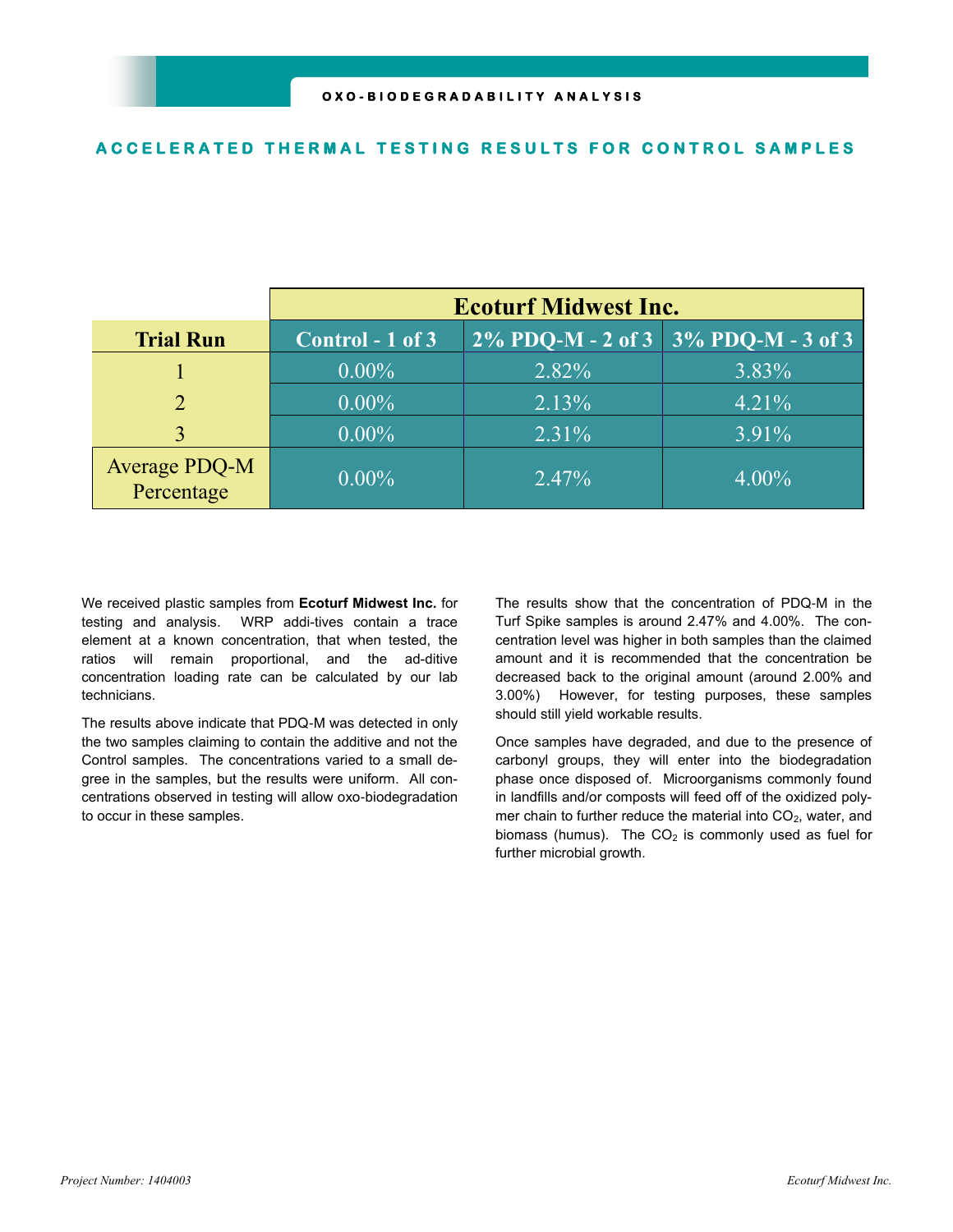## **ACCELERATED THERMAL TESTING RESULTS FOR CONTROL SAMPLES**

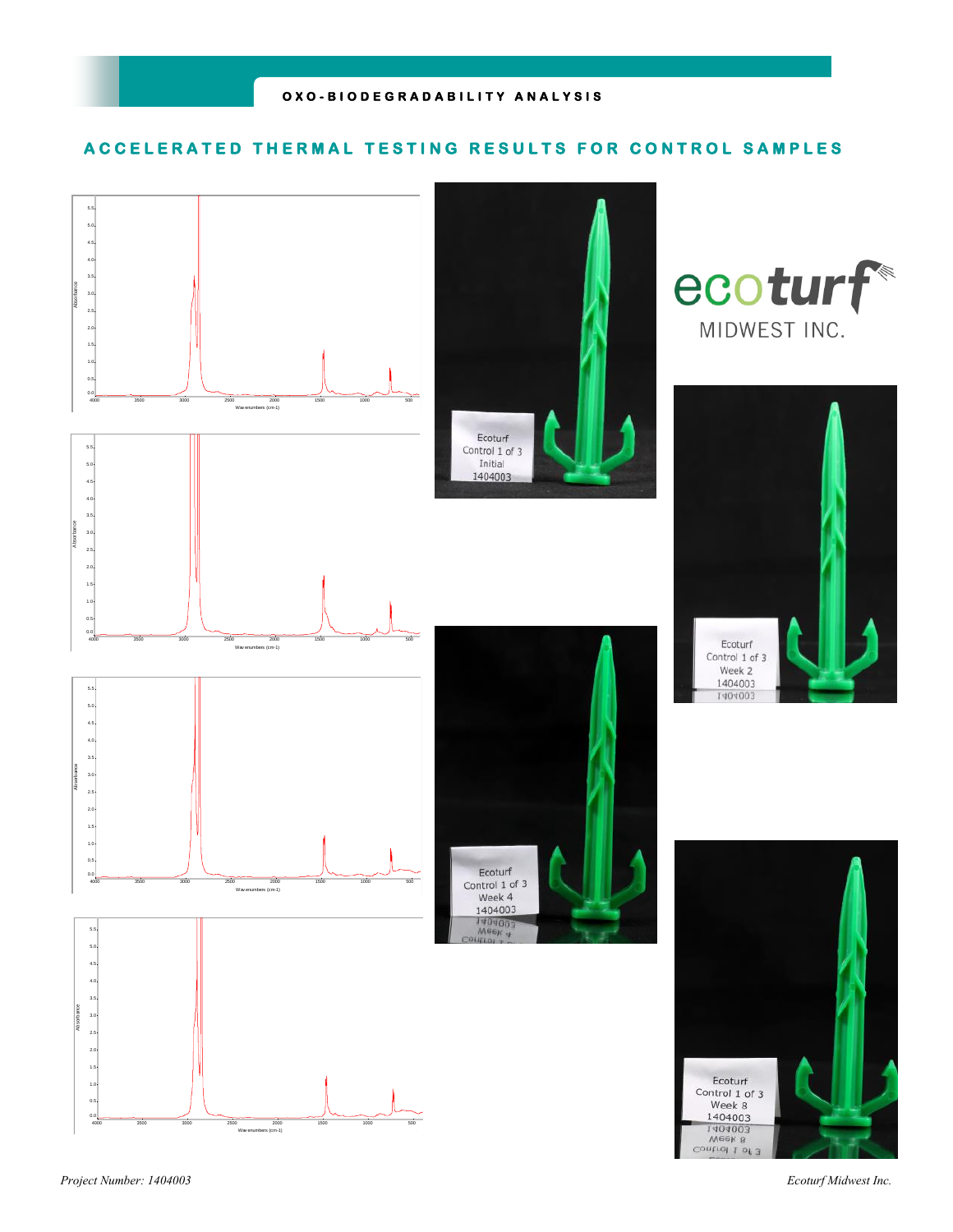## **ACCELERATED THERMAL TESTING RESULTS FOR 2% PDQ-M SAMPLES**

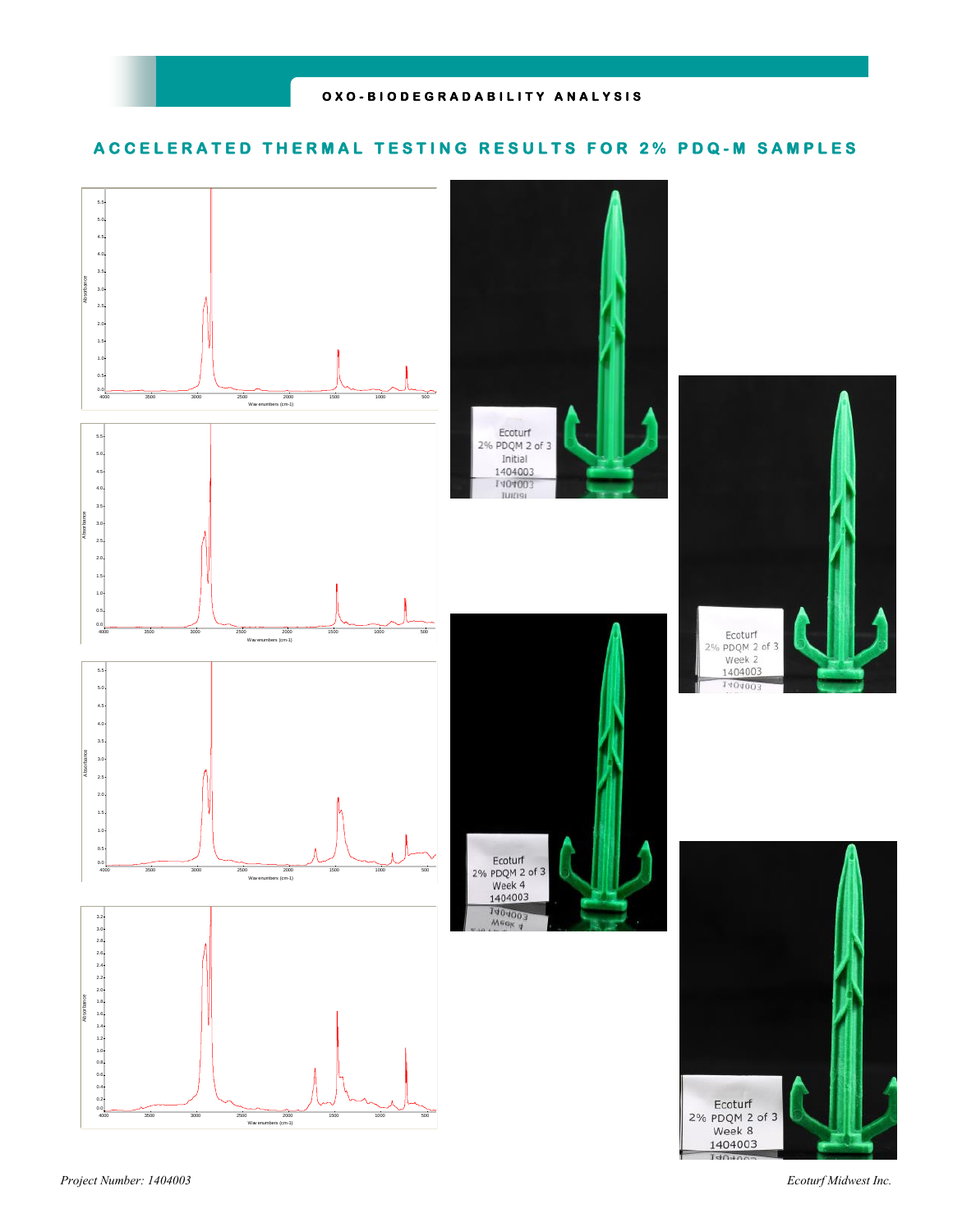## **ACCELERATED THERMAL TESTING RESULTS FOR 3% PDQ-M SAMPLES**

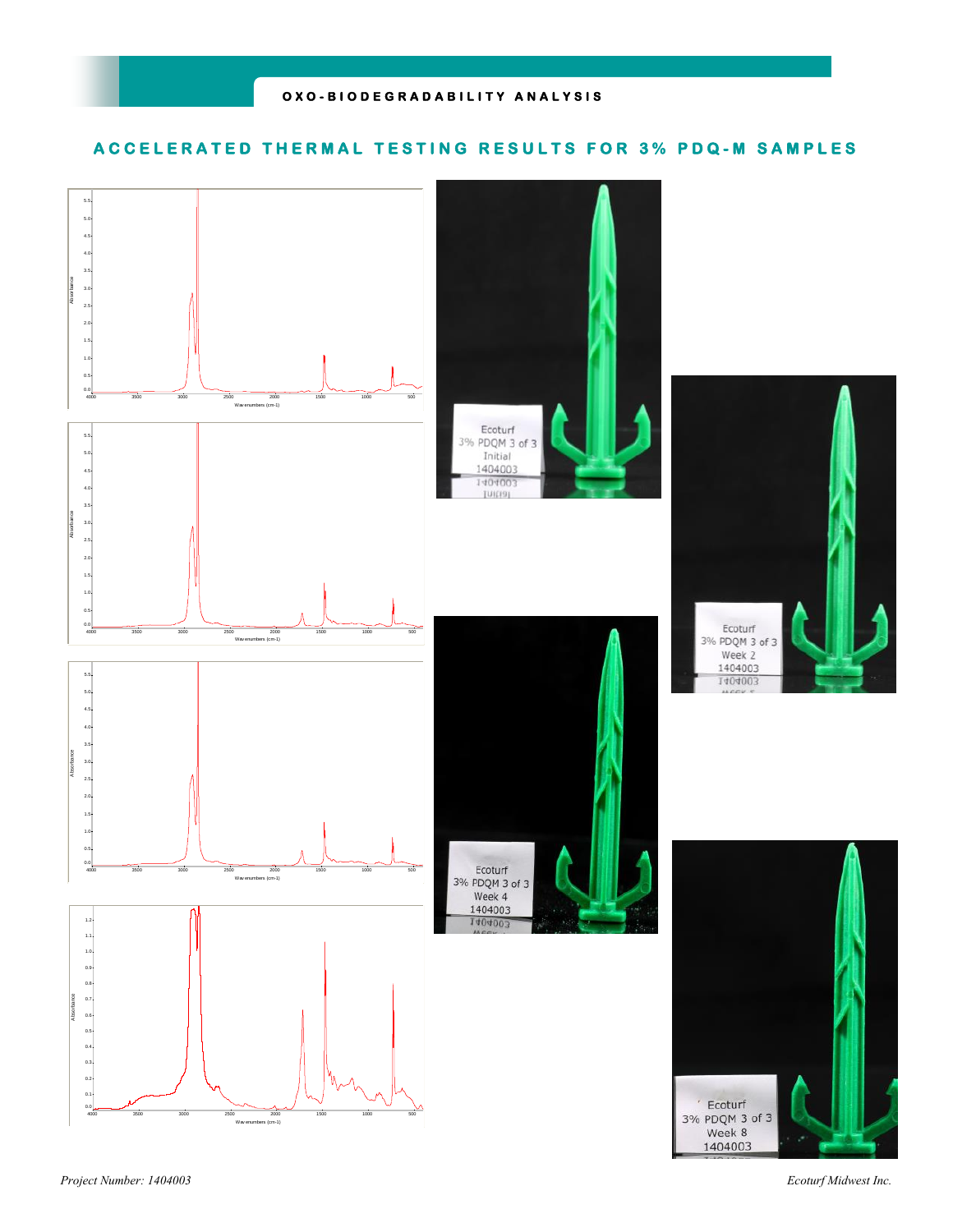## **O X O - B I O D E G R A D A B I L I T Y A N A L Y S I S**

## **MACRO PICTURES OF SAMPLES**







Control 2% PDQ-M 3% PDQ-M Initial — Macro



Control 2% PDQ-M 3% PDQ-M 2 weeks — Macro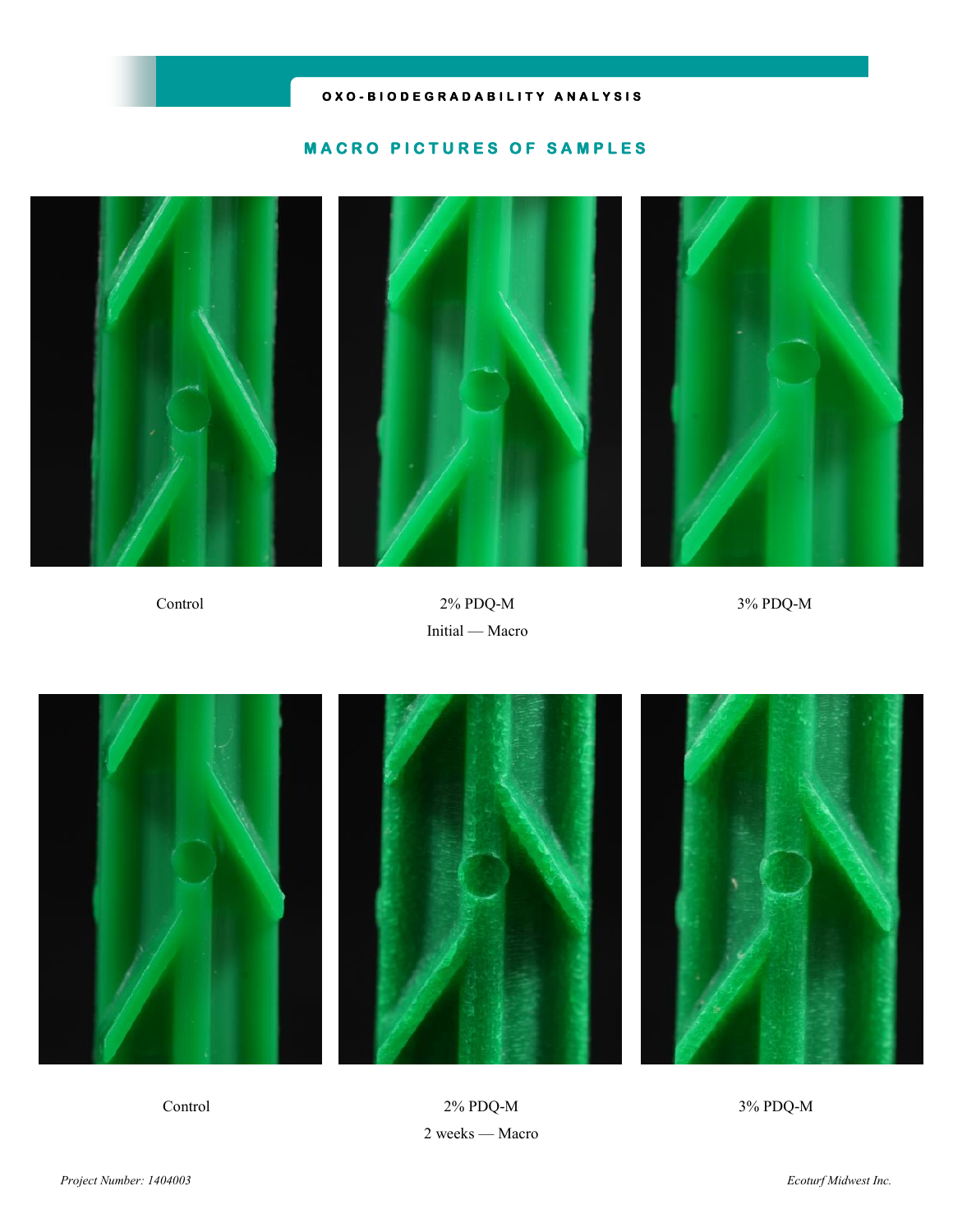## **O X O - B I O D E G R A D A B I L I T Y A N A L Y S I S**

#### **MACRO PICTURES OF SAMPLES**







Control 2% PDQ-M 3% PDQ-M 4 weeks — Macro



Control 2% PDQ-M 3% PDQ-M 8 weeks — Macro